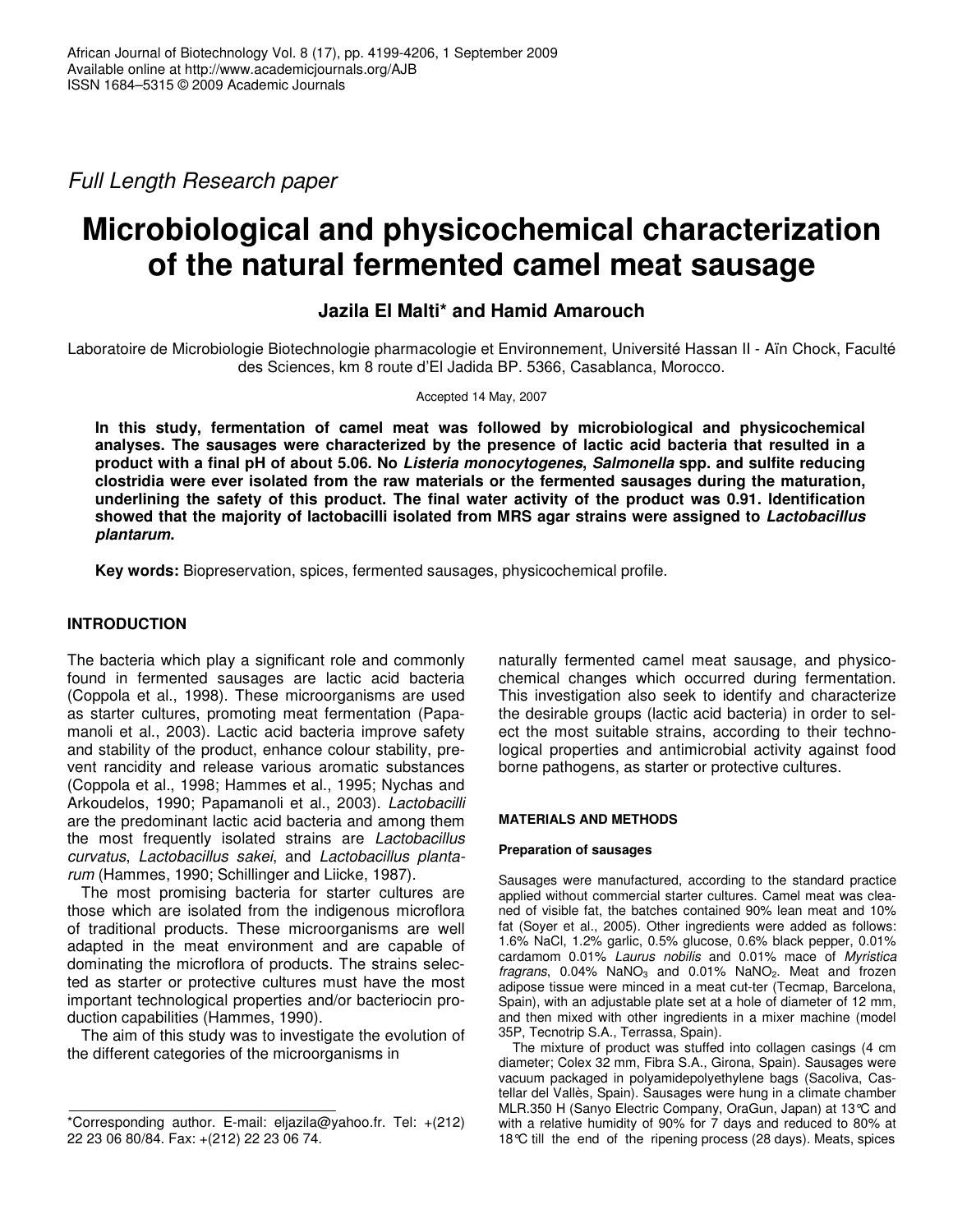and the fermented sausages at 0, 3, 5, 7, 14 and 28 days were analyzed. Three samples were collected and used for the analyses.

#### **Microbial analysis**

After aseptically removing the casing, approximately 25 g of sausage were 10-fold diluted in 225 ml buffered peptone water (AES Laboratories, Combourg, France) and homogenized in a Masticator (model 400, Cooke Laboratories, Alexandria, VA, USA) for 1 min. Serial decimal dilutions were made and the following analyses were carried out on duplicate agar plates: (a) Total viable count on Plate Count Agar (PCA, Oxoid) (aerobic incubation at 30°C for 42 h); (b) *Enterobacteriaceae* by pour plating in violet red bile glucose agar (Merck, Darmstadt, Germany) with a double layer at 30°C for 24 h; (c) fecal *Enterococci* on Kanamycin Aesculin agar (Oxoid) incubated at 42°C for 24 h; (d) *Micrococcaceae* on Mannitol Salt Agar (Oxoid) incubated at 30°C for 48 h; (e) yeasts and moulds on Malt Extract Agar (Oxoid) supplemented with tetracycline (1 mg/ml, Sigma, Milan, Italy) incubated at 25°C for 48 – 72 h; (f) aerobic spore formers on Plate Count Agar (Oxoid) after pasteurization at 80°C for 10 min, incubated at 30°C for 48 h; (g) sulphite reducing *clostridia* on SPS Agar (Oxoid) incubated anaerobically at 37°C for 72 h; (h) for detection of *Salmonella*, pre-enrichment was done by suspending 25 g of sample in 225 ml buffered peptone water (Merck) followed by incubation at 37 $\degree$ C for 16 – 20 h and selective enrichment was done by transferring 0.1 ml of preenrichment culture in 10 ml Rappaport-Vassiliadis broth (RVS broth, Merck) followed by incubation at 42°C for 24 h and after incubation samples were streaked on modified BPLS agar, (Merck) (37°C for 24 h) and XLD agar (Merck) (37°C for 48 h); (i) for *Listeria* detection, enrichment was done by suspending 25 g of sample in 225 ml Fraser broth (Merck) followed by incubation at 30°C for 24 h, then, 0.1 ml of the culture enrichment were streaked on PALCAM agar (Merck) and incubated at 30°C for 48 h; (j) lactic acid bacteria (LAB) were enumerated by pour plating in Man, Rogosa and Sharpe (MRS) agar (Difco Laboratories, Detroit, MI, USA) at 30°C for 72 h in anaerobiosis (Oxoid jars with Anaero-Gen; Oxoid, Basingstoke, Hampshire, England). After counting, means and standard deviations were calculated.

#### **Physicochemical analysis**

The determination of moisture, ssh, proteins and fat was performed according to AOAC (2002). Water activity (Aw) was measured by Acqua Lab CX-2 (Decagon Devices, Inc. Pullman, Washington, USA), pH measurements were done by using a pH-electrode (Ingold, MGDX K57, Urdorf, Switzerland) connected to a pH-meter (Knick, type 763, Berlin, Germany).

Biogenic amines (tyramine, histamine, putrescine, cadaverine, phenylethylamine, tryptamine, agmatine, spermidine and spermine) were extracted with 0.6 N perchloric acid from sausages without casings during ripening, raw meat and spices. Thereafter, they were determined by ion-pair reverse-phase column high performance liquid chromatography with post-column derivatization with orthophthalaldehyde according to the procedure described by Hernàndez-Jover et al. (1996). Due to the typical loss of water content during the manufacturing process, the results of nitrogenous fractions and biogenic amine contents of samples, except for raw materials, were referred to dry matter (dm).

#### **Isolation and characterization of lactic acid bacteria**

Ten grams of camel sausage after 28 days of ripening were homogenized in 90 ml of 1/4 strength Ringer's solution (Lab M, Manchester, UK) for 2 min in a Stomacher 400 Lab Blender (Seward

Medical, London, UK). Serial decimal dilutions in 1/4 strength Ringer's solution were prepared. *Lactobacillus* spp. were isolated in pour plates of MRS agar medium, incubated aerobically (30°C for 3 days). A total of 300 isolates were collected, randomly, from one representative high dilution MRS agar plate. The isolates were tested for cell morphology, gram reaction and catalase formation by dropping a 3%  $H_2O_2$  solution directly onto each plate. All isolates were grown in MRS broth at 30°C for 24 h, purified by streaking on MRS agar and maintained in MRS broth plus 30% (w/v) glycerol (Merck) at - 20°C. The Gram-positive and catalase-negative strains were subjected to the following physiological and biochemical tests: gas (CO<sub>2</sub>) formation from glucose, arginine hydrolysis, growth in 8% and 10% NaCl, growth at 4, 10, 15, 37 and 45°C, dextran production and fermentation of the following sugars: maltose, mannitol, melibiose, lactose, L-arabinose, sucrose, raffinose, cellobiose, trehalose, ribose, sorbitol, D-xylose and Galactose according to Sharpe (1979) using the miniplate method described by Jayne-Williams (1976). Sugar fermentation pattern was also determined using API 50 CHL (BioMerieux, Marcy l'Etoile, France) and the identification was performed by the computer program APILAB Plus. The 150 strains were selected after their grouping based on the results from physiological and biochemical tests and sugar fermentation. Growth at different temperatures was carried out in MRS broth after incubation for 72 h at 15, 37 and 45 $\degree$ C, and 7 – 10 days at 4 and 10°C. Gas formation from glucose was determined in modified MRS broth containing inverted tubes, with diammonium citrate replaced by ammonium sulphate (Serva) and incubation for 5 days at 30°C (Schillinger and Liicke, 1987). Hydrolysis of arginine was tested in modified MRS broth, without meat extract but with 0.3% (w/v) arginine (Serva, Heidelberg, Germany), diammonium citrate replaced by sodium citrate (Mallinckrodt, New York, USA) and low concentration of glucose (0.05% w/v) (Riedel de Haen, Seelze, Germany) (Hitchener, Egan, and Rogers, 1982; Schillinger and Liicke, 1987). Ammonia was detected after 72 h of incubation at 30°C, using Nessler's reagent (Merck). Growth in the presence of 8% and 10% (w/v) NaCl (Merck) was observed in MRS broth after incubation for 5 days at 30°C. Dextran production from sucrose was determined on modified MRS agar, in which glucose was replaced by 5% (w/v) sucrose (Serva), after 5 days of incubation at 30°C (Hitchener et al., 1982).

#### **Statistical analysis**

All experiments were replicated in four times and tests were triplicate. The results represent the mean ± standards deviations. Means were compared by Student's t-test. Differences were considered statistically significant when  $P < 0.05$ . Statistical analysis was conducted with SPSS 10.0 (SPSS, Chicago, Illinois, USA).

## **RESULTS AND DISCUSSION**

## **Microbiological analysis of the raw materials and camel fermented sausage**

The results of the microbiological analysis of the raw materials were in Table 1. Bacterial counts were relatively low, indicating a good hygienic quality of meat raw materials and spices. The results of the microbiological analysis of the naturally fermented sausage (Table 2) showed that the lactic acid bacteria constituted the major microflora of the sausages, since the cell numbers of the total viable count and MRS count were similar after the  $3<sup>rd</sup>$  day of the fermentation. The population of lactic acid bacteria increased by day  $5 - 7$  and stayed constant during ripen-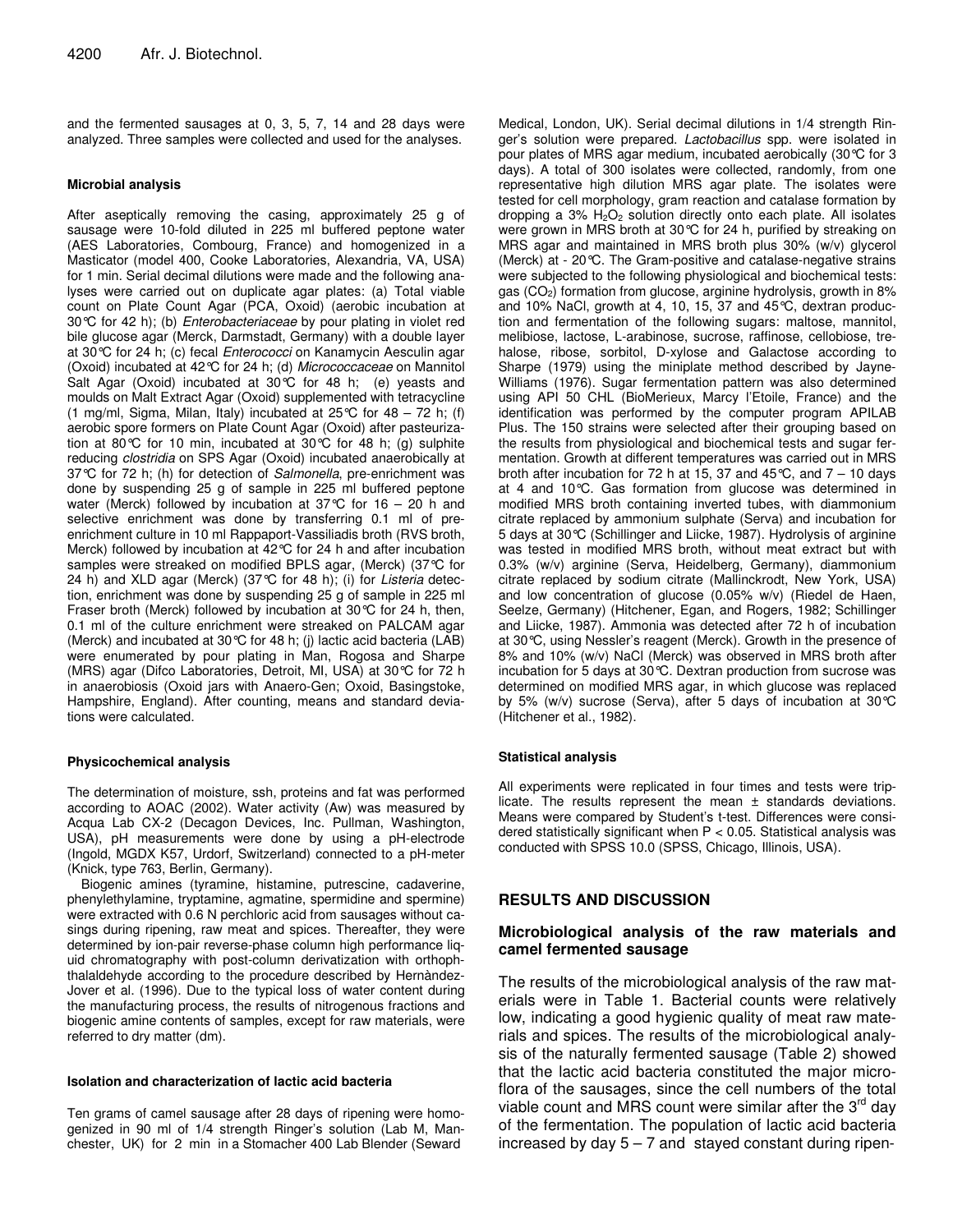| <b>Microbiological analysis</b> | <b>Meat</b> |      | <b>Spices</b> |      |
|---------------------------------|-------------|------|---------------|------|
|                                 | Mean        | SD   | Mean          | SD   |
| Total aerobic count             | 4.51        | 0.01 | 3.32          | 0.26 |
| Micrococcaceae                  | 2.25        | 0.25 | np            |      |
| Lactic acid bacteria            | 4.23        | 0.32 | np            |      |
| Yeasts                          | 2.48        | 0.57 | < 1.00        | na   |
| <b>Moulds</b>                   | 2.00        | na   | < 1.00        | na   |
| Fecal enterococci               | 3.02        | 0.02 | np            |      |
| Total enterobacteria            | < 1.00      |      | < 1.00        | na   |
| Aerobic spore formers           | np          |      | < 1.00        |      |
| Sulfite reducing clostridia     | Absent      |      | np            |      |
| Listeria monocytogenes          | Absent      |      | Absent        |      |
| Salmonella spp.                 | Absent      |      | Absent        |      |

**Table 1.** Results of the microbiological analysis carried out on raw materials used for the production of the natural fermented sausages studied.

Values are expressed in log10 colony forming unit (cfu)/g. SD, standard deviation; n.a, not applicable; n.p, not performed aAbsent in 25 g of product

|                             | 0           |           | 3      |           | 5      |           |        |           | 14     |           | 28     |           |
|-----------------------------|-------------|-----------|--------|-----------|--------|-----------|--------|-----------|--------|-----------|--------|-----------|
| Microbiological analysis    | <b>Mean</b> | <b>SD</b> | Mean   | <b>SD</b> | Mean   | <b>SD</b> | Mean   | <b>SD</b> | Mean   | <b>SD</b> | Mean   | <b>SD</b> |
| Total aerobic count         | 5.22        | 0.01      | 6.52   | 0.05      | 7.55   | 0.01      | 7.95   | 0.33      | 7.62   | 0.27      | 7.54   | 0.18      |
| Micrococcaceae              | 2.32        | 0.18      | 3.21   | 0.05      | 4.11   | 0.22      | 5.06   | 0.36      | 4.26   | na        | 4.12   | na        |
| Lactic acid bacteria        | 4.35        | 0.12      | 6.44   | 0.33      | 7.58   | 0.12      | 8.23   | 0.12      | 8.36   | 0.22      | 8.24   | 0.36      |
| Yeasts                      | 3.22        | 0.38      | 2.56   | 0.62      | 2.23   | 0.12      | 2.01   | 0.28      | 1.82   | 0.02      | <1.00  | n.a       |
| <b>Moulds</b>               | 22.00       | n.a       | <1.00  | n.a       | <1.00  | n.a       | <1.00  | n.a       | <1.00  | n.a       | <1.00  | n.a       |
| Fecal enterococci           | 3.89        | 0.39      | 2.77   | 0.40      | 1.65   | 0.06      | 1.12   | 0.64      | <1.00  | n.a       | <1.00  | n.a       |
| Total enterobacteria        | < 1.00      | 0.01      | 1.92   | n.a       | <1.00  |           | <1.00  |           | <1.00  |           | <1.00  |           |
| Sulfite reducing clostridia | Absent      |           | Absent |           | Absent |           | Absent |           | Absent |           | Absent |           |
| Listeria monocytogenes      | Absent      |           | Absent |           | Absent |           | Absent |           | Absent |           | Absent |           |
| Salmonella spp.             | Absent      |           | Absent |           | Absent |           | Absent |           | Absent |           | Absent |           |

**Table 2.** Microbial growth (log cfu  $g^{-1} \pm SD$ ) of the fermented sausages.

Each number is the mean of three sausage samples. SD, standard deviation; n.a, not applicable

ripening. Because of the good adaptation of lactic acid bacteria to the meat environment and their faster growth rates which were displayed during fermentation and ripening of sausages, they became the dominant microflora (Drosinos et al., 2005). The Enterobacteria population was lower than 1  $log_{10}$  cfu/g after stuffing. And they were eliminated at 5 days of ripening regardless of their initial population. This elimination was also due to subsequent action of spicing, spices such as *Elettaria cardamomum*, *L. nobilis* and *M. fragrans* (Chung et al., 2006; Dadalioglu and Evrendilek, 2004). Fecal enterococci were eliminated progressively with reached a value of  $< 1.00$  log<sub>10</sub> cfu/g. This observation confirms the strong competitive effect of lactic acid bacteria on the rest of the endogenous flora as is observed in other fermentations (Spyropoulou et al., 2001). Aerobic spore formers were eliminated after  $3^{rd}$ days of ripening. Yeasts and moulds their numbers decreased during fermentation. This observation reflects

their poor competitiveness in the presence of actively growing aciduric bacteria. According to Samelis and Metaxopoulos (1998), yeasts appeared to be the main causative agent of spoilage. The disappearance of spoilage organisms is favoured by the low  $a_w$  values and predominating LAB in fermentation processes that exerts an antagonistic action on contaminating flora (Drosinos et al., 2005; Soyer et al., 2005). Micrococcaceae showed a load of 2.32  $log_{10}$  cfu/g that increased during ripening. The average number at the end fermentation followed was about 4.12  $log_{10}$  cfu/g, this reflecting their poor competitiveness in the presence of actively growing aciduric bacteria (Palumbo and Smith, 1977). Finally, sulphite reducing clostridia, *Salmonella*, and *Listeria* spp. were not detected after the stuffing and during the whole process of fermentation and ripening of sausages. The results obtained here are in agreement with previous studies (Kalalou et al., 2004).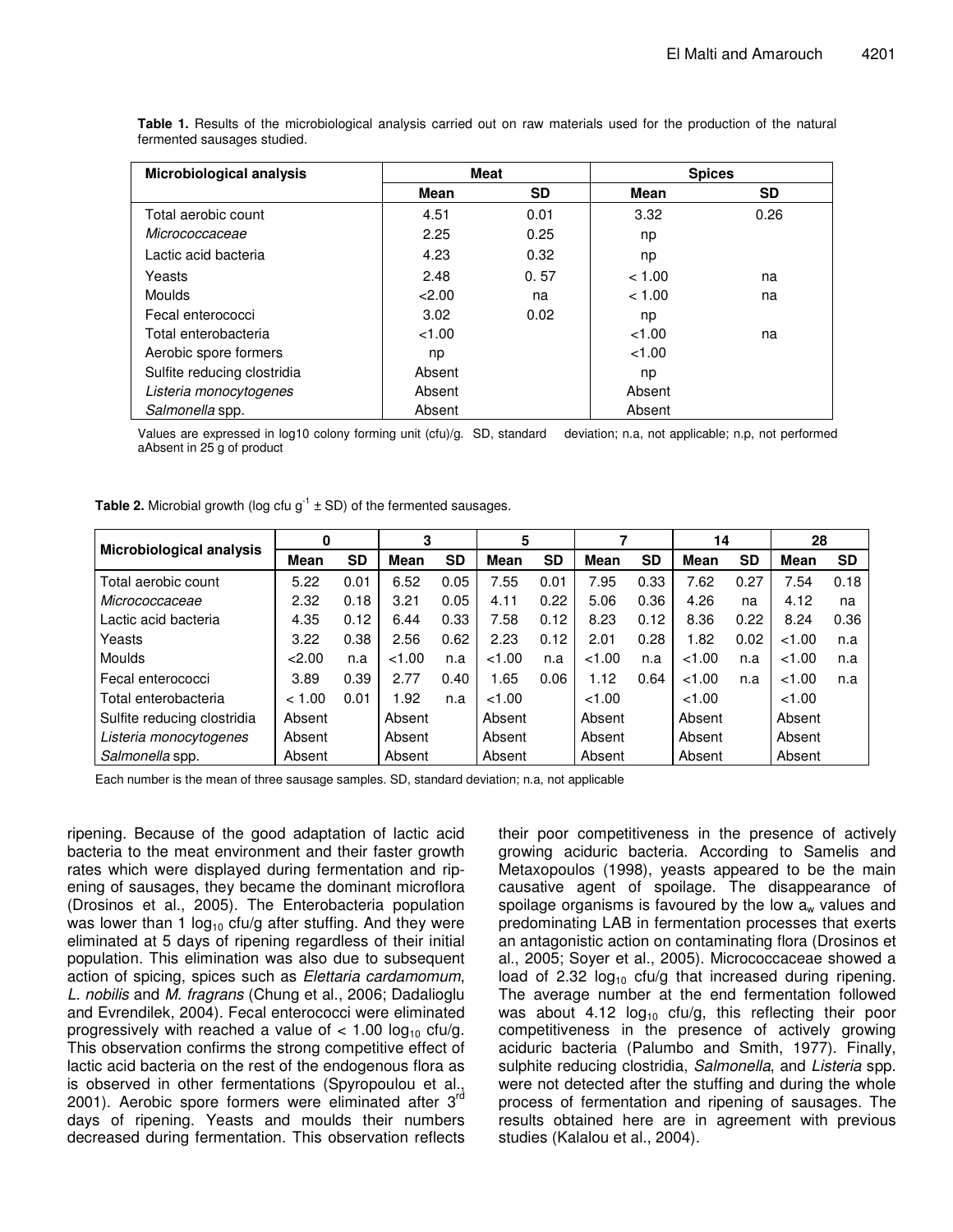|                                 | <b>Control</b> |           | <b>Final product</b> |           |  |  |
|---------------------------------|----------------|-----------|----------------------|-----------|--|--|
| <b>Physicochemical analysis</b> | Mean           | <b>SD</b> | <b>Mean</b>          | <b>SD</b> |  |  |
| <b>Physical analysis</b>        |                |           |                      |           |  |  |
| pH                              | 5.80           | 0.12      | 5.06                 | 0.05      |  |  |
| aw                              | 0.96           | 0.02      | 0.91                 | 0.24      |  |  |
| <b>Chemical analysis</b>        |                |           |                      |           |  |  |
| Moisture                        | 76.05          | 0.22      | 66.54                | 0.18      |  |  |
| Fat                             | 10.11          | 0.69      | 20.70                | 0.18      |  |  |
| Protein                         | 21.51          | 0.05      | 19.13                | 0.27      |  |  |
| Ash                             | 1.10           | 0.14      | 5.04                 | 0.63      |  |  |

**Table 3.** Mean values (% ± SD) of physicochemical parameters of the fermented sausages.

**Table 4.** Mean (± SD) values of biogenic amine contents of mixture spices and raw meat (mg/kg fresh matter) and of sausage (mg/kg dm).

| <b>Biogenic amine</b> | Spices (mg/kg fresh matter) |           |       | Raw meat (mg/kg fresh matter) | Sausage (mg/kg dm) |      |  |
|-----------------------|-----------------------------|-----------|-------|-------------------------------|--------------------|------|--|
|                       | <b>Mean</b>                 | <b>SD</b> | Mean  | SD                            | Mean               | SD   |  |
| Tyramine              | 18.44                       | 0.12      | < 0.3 | n.a                           | 16.06              | 0.44 |  |
| Phenylethylamine      | 3.2                         | 0.15      | nd    |                               | nd                 |      |  |
| Putrescine            | 11.23                       | 0.04      | nd    |                               | 9.32               | 0.23 |  |
| Cadaverine            | 2.31                        | 0.02      | nd    |                               | 23.42              | 0.05 |  |
| Agmatine              | 10.42                       | 0.28      | nd    |                               | nd                 |      |  |
| Spermidine            | 27.52                       | 0.01      | 2.72  | 0.26                          | 10.27              | 0.09 |  |
| Spermine              | 18.55                       | 0.14      | 22.75 | 0.04                          | 52.05              | 0.13 |  |

nd., not detected; n.a, not applicable.

## **Physicochemical analysis**

The results of the physicochemical analysis of the fermented sausages at the end of the ripening time are reported in Table 3. The values of pH were about 5.06 in the final product. typical of low acidity sausages, and this was the result of the classical trend of microbial growth in the fermented sausages, where LAB are increasing in numbers at the very beginning of the fermentations, producing acids and a decrease in the pH, followed in the phases of maturation by the activity of *micrococci* that are able to neutralize the acids produced (Comi et al., 2005). The  $a_w$  showed a constant decrease during the maturation reaching values of 0.92, with moisture of 66.54%. The final value of the protein content was around 20%, while the final fat content was 20.70%. This increased was due to the effect of dehydratation (Comi et al., 2005). The ash content reached values of 5.04% at the end of the maturation. A much higher ash content, compared to raw meat was possibly resulted from salt and others additives added (Visessanguan et al., 2005).

Contents of biogenic amines of raw materials are shown in Table 4. In meat, the only amines present in significant amounts were the physiological polyamines spermidine and spermine, which conforms with the high hygienic quality of meat used for sausage elaboration, as do the microbial counts. Other biogenic amines were found in the spices, considerable levels of tyramine and lower levels of phenylethylamine were detected, this result was according with those found by Latorre-Moratalla et al (2007). However, the final quantitative contribution of these spices to the total biogenic amine pool in the stufffed sausage was insignificant. On the other hand, the aerobic counts in spices was 3.32 log (CFU/g), the occurrence of biogenic amines (especially aromatic amines and cadaverine) in spices may be indicative of contamination with amino acid decarboxylase positive microorganisms. In this sense, spices might have been vehicles of potentially aminogenic microorganisms to meat or eventually amino acid decarboxylase enzymes, which might have contributed to biogenic amine accumulation during the subsequent fermentation and ripening process (Latorre-Moratalla et al., 2007). During sausage manufacture, contents of physiological polyamines did not show significant changes ( $p > 0.05$ ). No influence of starter inoculation product (Table 4). These data are in agreement with the hypothesis that spermidine and spermine in meat products are of endogenous origin, not being formed by microbial activity (Latorre-Moratalla et al., 2007). By contrast, the main biogenic amines associated with bacterial activity in fermented meat products (tyramine, putrescine and cadaverine) were influenced by starter culture in a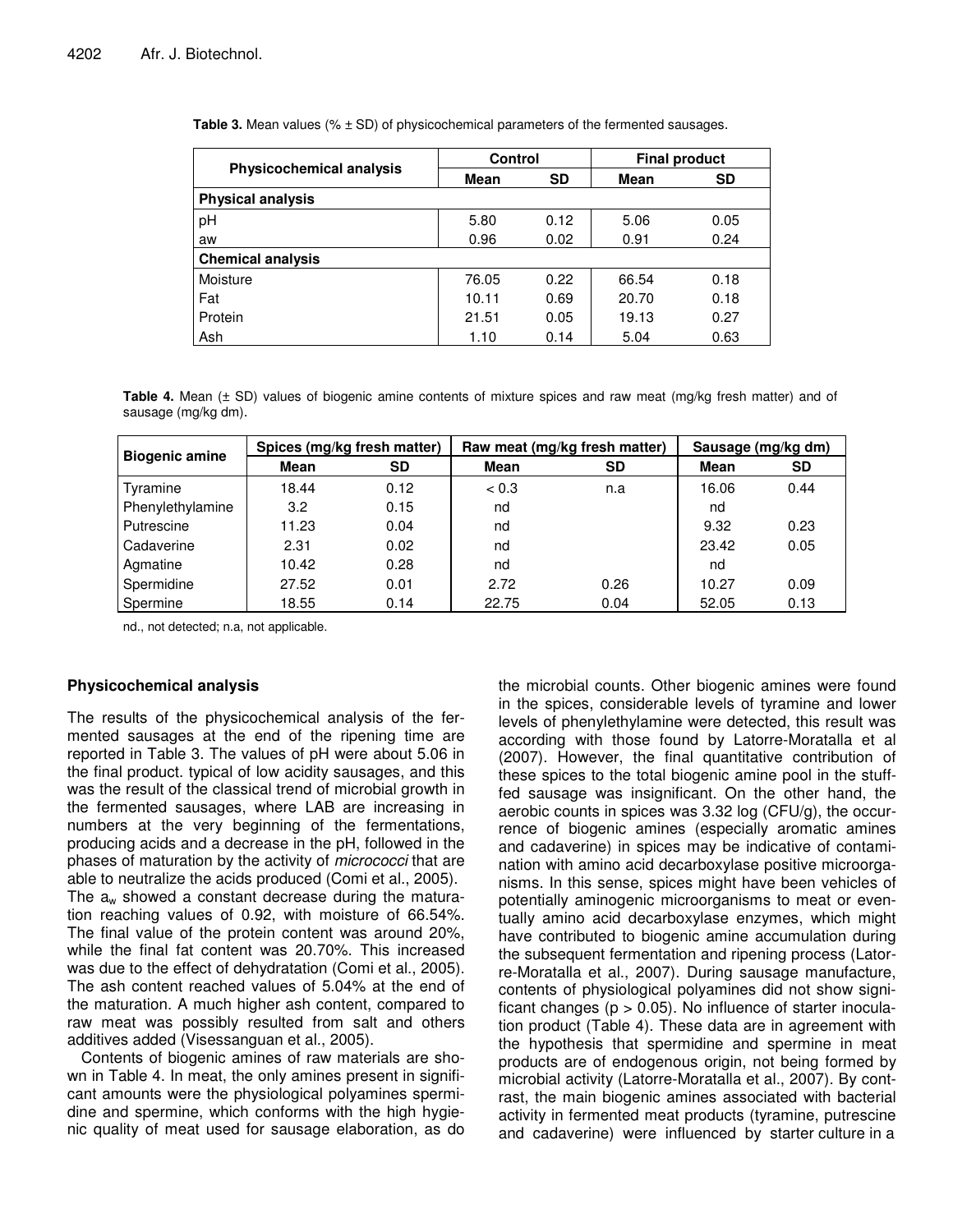different manner depending on the amine (Table 4). Cadaverine found in sausages, which is usually associated with lysine-decarboxylase activity of undesirable Gramnegative bacteria (Miguélez-Arrizado and Vidal-Carou, 2006). Tyramine production was associated by the lysineand ornithine-decarboxylase activity of contaminant bacteria (Latorre-Moratalla et al., 2007). Tyramine and cadaverine have been reported as major biogenic amines in other fermented products (Bover-Cid et al., 2000b, 2001b). In the present study, histamine was not found in sausage, the same phenomenon has been observed with other fermented sausages (Hernàndez-Jover et al., 1997a; Bover-Cid et al., 2000b). The fact that bacteria with the capacity to decarboxylate the histidine are uncommon in meat (Paulsen and Bauer, 1997) and the good hygienic quality of raw meat could explain the absence of this biogenic amine in these products. The aromatic mono amine phenylethylamine either does not appear; the amounts of this biogenic amine found in other fermented sausages were also very low, and rarely higher than 50 mg/kg (Paulsen and Bauer, 1997). The levels of tyramine and putrescine were lower; this result may be explained by the pH value (5.06) of the final product. So, this pH was lower and can prevent the development of decarboxylase positive bacteria, which were present in the raw material (Gonzàlez-Fernàndez et al., 2003). In this sense, Eitenmiller et al. (1978) stated that most of the wild bacteria in fermented natural sausage have a high capacity to decarboxylate tyrosine. Regarding the effect of sugar on biogenic amine contents in fermented sausages, Bower-Cid et al. (2001b) found contents of tyramine and cadaverine significantly higher in sausages without sugar in their formulation. Nevertheless, the sugar concentrations recommended to reduce biogenic amine production were slightly lower than the amounts used in this work. Latorre-Moratalla et al. (2007) reported that a mild pH values and higher free amino acid contents in sausages during fermentation favour biogenic amine production by micro-organisms. Biogenic amines production in this study were lower than previous work (Bover-Cid et al., 2001b) and agree with results obtained by Latorre-Moratalla et al. (2007); the aminogenesis in spontaneously fermented sausage was much more important, even when the hygienic quality of raw materials was optimal in both cases. In this cited work, the temperature of fermentation was considerably higher (17°C) than in the present study (13°C), and this may suggest that, besides the hygiene of raw materials and formulation, temperature might be a technologically important parameter to control the aminogenic activity of spontaneous fermenting microorganisms.

# **Identification of the isolated lactic acid bacteria**

A total of 300 strains were identified. The 251 strains having thick, short, straight or curved rod or coccoid-rod shaped cells, indicated in Table 5 as rods, were regarded as belonging to the genus *Lactobacillus*. Based on the

taxonomic criteria of Axelsson (1998), the strains, according to the results of gas and ammonia production, were characterized as: (i) facultatively heterofermentative lactobacilli (*Lactobacillus plantarum*, *L. delbrueïckii*, *L. pentosus*, *L. curvatus*, *L. sakei*, *L. paracasei* subsp. *paracasei*, *L. rhamnosus*), 222 strains; (ii) obligately heterofermentative arginine-positive lactobacilli (*L. brevis*), 2 strains; (iii) obligately heterofermentative arginine-negative cocci or coccoidrods (*Leuconostoc* species), 1 strains; and (iii) homofermentative arginine-positive cocci (*Lactococcus lactis* subsp. *Lactis*), 26 strains.

As indicated in Table 3, *lactobacilli* were by far the most prevalent microorganisms isolated from MRS agar plates (89.24% of the total isolates). Others were *Leuconostocs* (0.4%) and *Lactococcus lactis* subsp. *lactis* (10.35%). A notable observation was the low presence of *L. curvatus*, *L. delbrueïckii, L. sakei, L. rhamnosus, L. pentosus*, *L. paracasei* subsp. *paracasei* and *L. brevis* (5.57, 4.78, 2.39, 2.39, 1.99, 1.19 and 0.79%, respectively) and the high presence of *L. plantarum* (70.11%) and *Lc. lactis* subsp*. lactis* (10.35%). *L. plantarum*, commonly used as starter cultures (Montel, 1996) was isolated from the fermented meat products. *L. lactis* subsp. *lactis* has already been isolated from fermented products by Rodriguez et al. (1995). This result is different from those of other researchers (Papamanoli et al., 2003; Samelis et al., 1994; Samelis et al., 1998). According to these findings the dominant species found in Greek dry fermented sausages were *L. curvatus*/*L. Sakei* and only a few isolates were assigned to *L. plantarum*. Our results agree with those obtained by Drosinos et al, (2005) for traditional Greek dry salami sausages.

## **Phenotypic characterization of the isolated lactic acid bacteria**

The phenotypic characteristics of the isolates are presented in Tables 5 and 6. The most frequently isolated lactic acid bacteria from dry sausages processed with different technologies are *L. sakei*, *L. curvatus* and *L. plantarum* (Hammes, 1990). The majority of the above microorganisms were capable of growing at a temperature of 4°C except *L. delbrueïckii* but not at 45°C, whereas all strains were able to grow at temperatures of 10, 15 and 37°C except *L. delbrueïckii* which grown well only at 37°C.

Also, *L. rhamnosus* strains grew in 10% NaCl, but the growth of *L. plantarum* in 10% NaCl was variable. Only one strains of *L. sakei* was able to grow in 10% NaCl. *L. sakei* strains were less salt-tolerant than *L. rhamnosus* and *L. plantarum* Drosinos et al. (2005). The majority of *L. sakei*, *L. pentosus* strains could deaminate arginine, but no *L. curvatus* possessed this capacity, in accordance with the typical characteristic of the species Drosinos et al. (2005). Several *L. plantarum* strains were capable of growing at 45°C and could hydrolyze arginine. Other authors (Papamanoli et al., 2003; Samelis et al., 1994) have reported the isolation of *L. plantarum* strains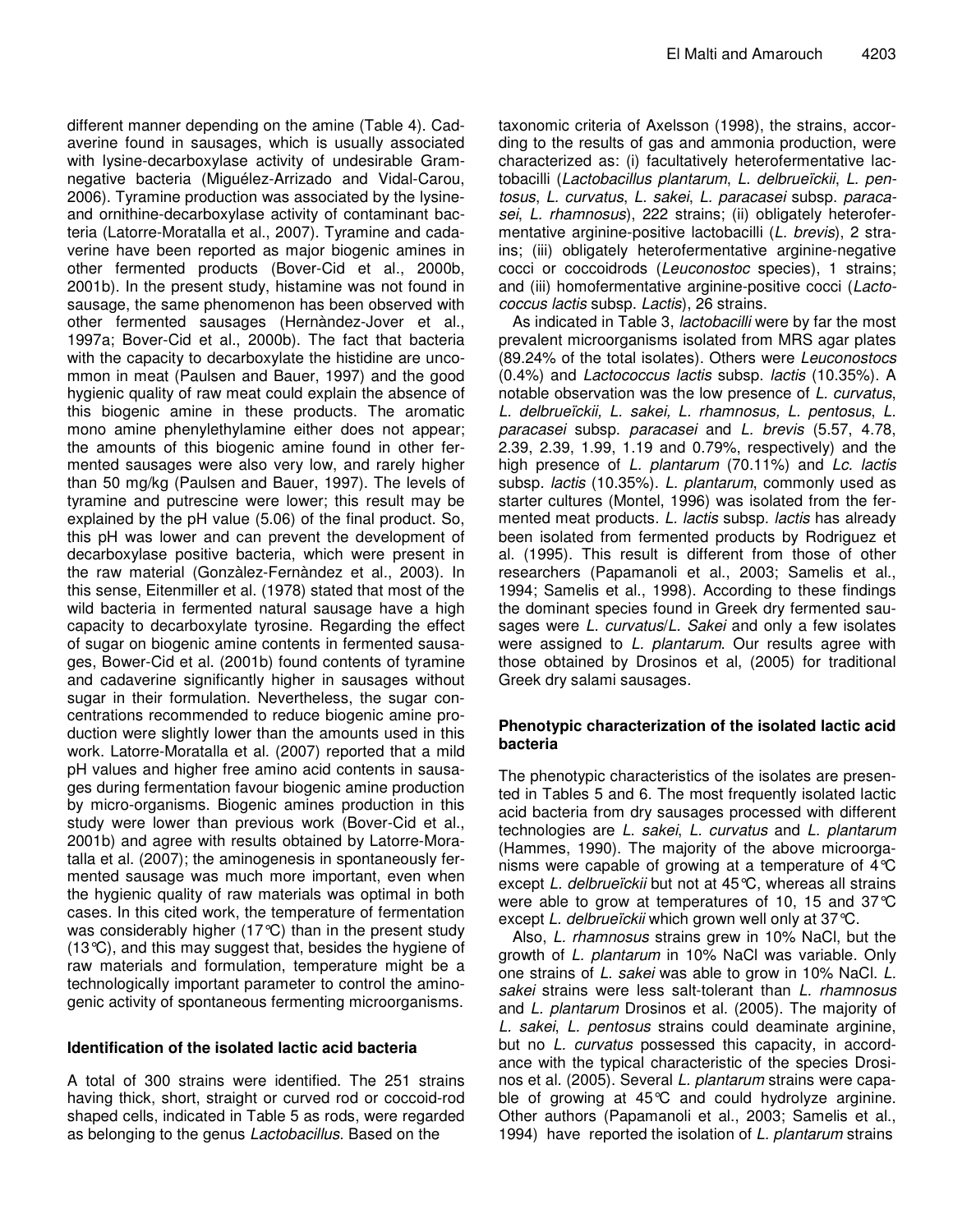| <b>Identification</b>                     | No. of         | Cell       | $CO2$ from | $NH3$ from |                | Growth at $(°C)$ |               |               |              |            | Growth in NaCl (%) |             |  |
|-------------------------------------------|----------------|------------|------------|------------|----------------|------------------|---------------|---------------|--------------|------------|--------------------|-------------|--|
|                                           | isolates       | morphology | glucose    | arginine   |                | 10               | 15            | 37            | 45           |            | 10                 | production  |  |
| L. Plantarum                              | 176<br>(70.11) | R          | 0          | 80 (45.45) | 152<br>(86.36) | 155 (87.5)       | 155<br>(87.5) | 176<br>(100)  | 22(12.5)     | 71 (40.34) | 63 (35.79)         | 170 (96.59) |  |
| L. delbrueïckii                           | 12 (4.78)      | R          | 0          | 6(50)      |                | 0                | 2(16.66)      | 12 (100)      | 8(66.66)     | 9(75)      | 2(16.66)           |             |  |
| L. sakei                                  | 6(2.39)        | R          |            | 6(100)     | 2(33.33)       | 6(100)           | 6(100)        | 6(100)        | $\Omega$     | 5(83.33)   | 1(16.16)           |             |  |
| L. pentosus                               | 5(1.99)        | R          |            | 5(100)     | 4(80)          | 5(100)           | 5(100)        | 5(100)        | 4(80)        | 4(80)      | 3(75)              | 1 (20)      |  |
| L. curvatus                               | 14 (5.57)      | R          | 0          | 2(14.28)   | 10 (71.42)     | 14 (100)         | 14 (100)      | 14 (100)      | 7 (50)       | 7 (50)     | 2(14.28)           |             |  |
| L. rhamnosus                              | 6(2.39)        | R          | 0          | 2(33.33)   | 6(100)         | 6(100)           | 6(100)        | 6(100)        | 3(50)        | 6(100)     | 6(100)             |             |  |
| Lb. paracasei subsp.<br>paracasei         | 3(1.19)        | R          | 0          | 0          | 3(100)         | 3(100)           | 3(100)        | 3(100)        | (33.33)      | 3(100)     | 0                  |             |  |
| L. brevis                                 | 2(0.79)        | R          | 2(100)     | 2(100)     | 2(100)         | 2(100)           | 2(100)        | 2(100)        | 2(100)       | 2(100)     | 0                  |             |  |
| Ln. mesenteroides<br>subsp. mesenteroides | 1(0.39)        | C/CB       | (100)      | 0          | (100)          | (100)            | (100)         | (100)         | $\mathbf{0}$ | (100)      | 0                  | 1(100)      |  |
| Lc. lactis subsp. lactis                  | 26 (10.35)     | C          | 0          | 21 (80.76) | 21 (80.76)     | 21 (80.76)       | 21<br>(80.76) | 21<br>(80.76) | $\mathbf{0}$ | 10 (38.46) | 0                  |             |  |

**Table 5.** Physiological and biochemical tests used for the identification of lactic acid bacteria isolated from naturally fermented sausages.

The numbers indicate the positive strains in each character and in the brackets is the percentage. R, rods; C/CB, cocci/coccobacilli. L., Lactobacillus; Ln., Leuconostoc; Lc., Lacstococcus.

**Table 6.** Sugar fermentation pattern of the isolated lactic acid bacteria.

|                                                 |                                | <b>Acid production from</b> |            |            |             |                                |            |                      |           |                     |               |               |                         |  |
|-------------------------------------------------|--------------------------------|-----------------------------|------------|------------|-------------|--------------------------------|------------|----------------------|-----------|---------------------|---------------|---------------|-------------------------|--|
| <b>Species</b>                                  | D-maltose D-mannitol melibiose |                             | D-         | D-lactose  | Ŀ.          | D-                             | D-         | D-                   | D-        | D-ribose            | D-            | D-            | D-                      |  |
|                                                 |                                |                             |            |            |             | Arabinose saccharose raffinose |            | cellobiose trehalose |           |                     | sorbitol      |               | <b>Xylose Galactose</b> |  |
| L.Plantarum                                     | 176 (100)                      | 170 (96.59) 176 (100)       |            | 154 (87.5) | 112 (63.63) | 176 (100)                      | 87 (49.43) | 76 (100)             |           | 176 (100) 176 (100) | 154<br>(87.5) |               | 4 (2.27) 87 (49.43)     |  |
| L.delbrueïckii                                  | 12(100)                        |                             | 0          | 12(100)    | 0           | 12(100)                        | 0          | 2(16.66)             | 16 (100)  | 4(33.33)            | 0             | 0             | 4(33.33)                |  |
| L. sakei                                        | 2(33.33)                       |                             | 6(100)     | (16.66)    | 0           | 6(100)                         | 0          | 6(100)               | 6(100)    | 6(100)              | 0             | 6(100)        | 6(100)                  |  |
| L. pentosus                                     | 5(100)                         | 5(100)                      | 5(100)     | 5(100)     | 5(100)      | 5(100)                         | 3(60)      | 5(100)               | 5(100)    | 5(100)              | 5(100)        | 5 (100)       | 5(100)                  |  |
| L. curvatus                                     | 14 (100)                       | (7.14)                      | (7.14)     | 14 (100)   | 0           | 12 (85.71)                     | (7.14)     | 12 (85.71)           | 13(92.95) | 14 (100)            | 0             | 0             | 1(7.14)                 |  |
| L. rhamnosus                                    | 6(100)                         | 6(100)                      | 4(66.66)   | 6(100)     | (1666)      | 6(100)                         | 1(16.66)   | 6(100)               | 6(100)    | 6(100)              | 6(100)        | 0             | 6(100)                  |  |
| Lb.<br>subsp.<br>paracasei<br>paracasei         | 3(100)                         | 3(100)                      | 0          | 3(100)     | 0           | 3(100)                         | 0          | 2(66.66)             | 3(100)    | 3(100)              | 3(100)        | 0             | 3(100)                  |  |
| L. brevis                                       | 2(100)                         |                             | 2(100)     | 2(100)     | 2(100)      | 2(100)                         | 0          | 2(100)               | 2(100)    | (50)                | 0             | 2(100)        | 2(100)                  |  |
| mesenteroides<br>subsp.<br>Ln.<br>mesenteroides | (100)                          | $\Omega$                    | (100)      | 1(100)     | (100)       | 1(100)                         | 1(100)     | 0                    | (100)     | 1(100)              | 0             | (100)         | (100)                   |  |
| Lc. lactis subsp. lactis                        | 26 (100)                       | 21 (80.76)                  | 20 (76.92) | 26 (100)   | 14 (53.84)  | 26 (100)                       | (3.84)     | 26 (100)             | 26 (100)  | 26 (100)            | 0             | 12<br>(46.15) | 26 (100)                |  |

The numbers indicate the positive strains in each character and in the brackets is the percentage.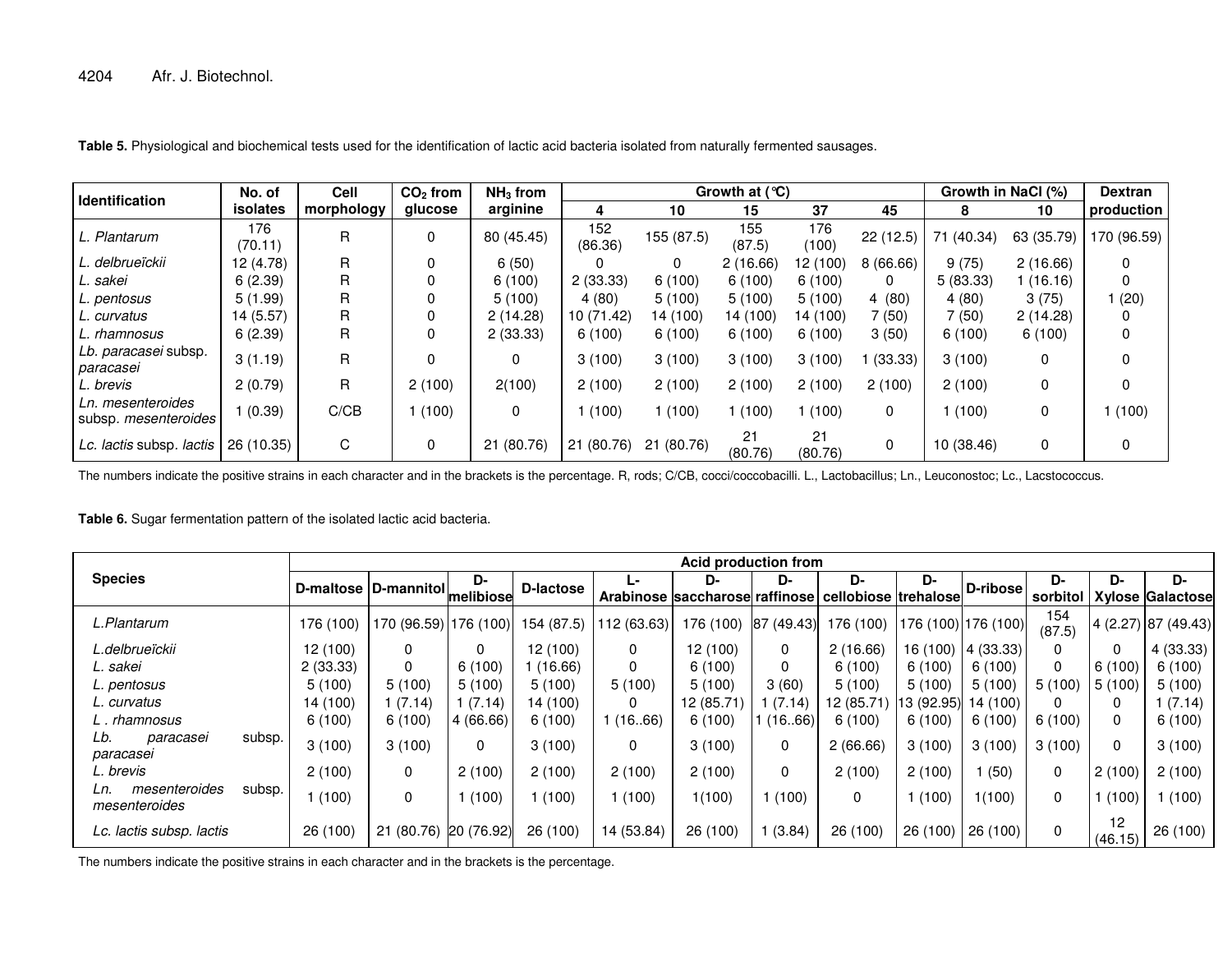capable of growing at that temperature, and also isolation of strains capable of hydrolysing arginine (Coppola et al., 1998). Such differences in several physiological and biochemical properties, like growth at 45°C and different salt concentrations might be strain dependant (Sanchez et al., 2000). Finally, *L. sakei* or *L. curvatus* strains did not produce dextran from sucrose and only 6 out of 176 *L. plantarum* strains did so. The isolates identified as *L. curvatus* and *L. sakei* did not ferment xylose, mannitol, sorbitol and raffinose. Moreover, the former species was melibiose negative and maltose-positive, whereas the latter species showed the opposite characteristics. These were in accordance with those of other workers who classified such isolates as *L. curvatus* and *L. sakei* (Samelis et al., 1994; Schillinger and Liicke, 1987). *L. curvatus* strains were saccharose- and trehalose-positive, arabinosenegative and a high percentage (47.6%) fermented cellobiose. Drosinos et al. (2005) also found isolates of *L. curvatus* to be saccharose-positive and a high percenttage of the strains were trehalose and cellobiose-positive. *L. curvatus* strains, which are saccharose-positive and trehalose-variable, have often been isolated from meats (Korkeäla and Mäkelä, 1989). The *L. sakei* strains did not ferment maltose and lactose, a tendency very common among *L. sakei* strains of meat origin (Samelis et al., 1994; Schillinger and Liicke, 1987). Also, the strains were trehalose and cellobiose-positive and arabinose-negative. Similar results were found by Drosinos et al. (2005) during the characterization of the microflora of naturally fermented sausages. *L. plantarum* strains were able to ferment all the common carbohydrates. Species of *L. paracasei* subsp. *paracasei*, *L. rhamnosus*, *L. brevis*, *L. mesenteroides* subsp. *mesenteroides*, *L. delbrueïckii* and *Lc. lactis* subsp. *lactis* were also detected. These species have been, occasionally, isolated from meat (Noonpakdee et al., 2003; Rodriguez et al., 1995; Samelis et al., 1994).

## **Conclusion**

It is very important to note that sugar fermentation profiles obtained by API 50 CHL, apart from excellent to good or acceptable identification (identification of one strain with  $ID > 85 - 95$ %, gave several doubtful and low discrimination profiles (identification of two or more strains with ID < 80%). Therefore, a clear species or subspecies assignment was not possible and the identification of the doubtful and low discrimination profiles was performed on the basis of other tests, such as cell morphology, growth at various temperatures, etc. Identification of lactic acid bacteria with large numbers of tests is tedious, time consuming and the results obtained, mostly by media with colorimetric changes, the evaluation of which is always subjective, are often difficult to interpret. Furthermore, determination of carbohydrate fermentations is not very convenient and may be misleading (Shaw and Harding, 1984). It is unsatisfactory to consider only carbohydrate fermentation patterns because variable fermentations often occur (Champomier et al., 1987). Andrigetto et al. (1998) found that some strains were wrongly assigned to species or subspecies, on the basis of sugar fermentation profiles obtained by API 50 CHL, which were totally different from those, obtained with other genotypic methods.

# **ACKNOWLEDGMENTS**

Authors express their gratitude to OARC (Laboratoire Officiel de recherche agronomique et chimique) Specially Dr. Benazzouz and Dr. Falak for helps attribute for physicochemical analysis. And we express a grateful for L. Malti for statistical analysis helps.

## **REFERENCES**

- Andrigetto C, De Dea P, Lombardi A, Neviani E, Rossetti L, Giraffa G (1998). Molecular identification and cluster analysis of homofermentative thermophilic *lactobacilli* isolated from dairy products. Microbiology 149: 631–643.
- AOAC (2002). Official methods of Analysis (17th ed.). Washington, DC: Association of Official Analytical Chemists.
- Bover-Cid S, Izquierdo-Pulido M, Vidal-Carou MC (2001). Changes in biogenic amine and polyamine contents in slightly fermented sausages manufactured with and without sugar. Meat Sci. 57: 215–221.
- Bover-Cid S, Izquierdo-Pulido M, Vidal-Carou, MC (2000). Mixed starter cultures to control biogenic amine production in dry fermented sausages. J. Food Protection. 63: 1556–1562.
- Champomier MC, Montel MC, Grimont F, Grimont PAD (1987). Genomic identification of meat *lactobacilli* as *Lactobacillus sake*. Microbiology 138: 751–758.
- Chung JY, Choo JH, Lee MH, Hwang JK. (2006). Anticariogenic activity of macelignan isolated from Myristica fragrans (nutmeg) against *Streptococcus mutans*. Phytomedicine. 13(4): 261-6.
- Comi U, Iacumin KR, Cattaneo CC, Cocolin (2005). Characterisation of naturally fermented sausages produced in the North East of Italy. Meat Sci. 69: 381–392.
- Coppola R, Giagnacovo B, Iorizzo M, Grazia L (1998). Characterization of lactobacilli involved in the ripening of soppressata molisana, a typical southern Italy fermented sausage. Food Microbiol. 15: 347– 353.
- Dadalioglu I, Evrendilek GA (2004). Chemical compositions and antibacterial effects of essential oils of Turkish oregano (Origanum minutiflorum), bay laurel (Laurus nobilis), Spanish lavender (Lavandula stoechas L.), and fennel (Foeniculum vulgare) on common foodborne pathogens. J. Agric Food Chem. 29;52 (26): 8255-8260.
- Drosinos MM, Xiraphi GM, Gaitis JM (2005). Characterization of the microbial flora from a traditional Greek fermented sausage. Meat Sci. 69: 307–317.
- Eitenmiller RR, Koehler PE, Reagan PE (1978). Tyramine in fermented sausages: factor-affecting formation of tyrosine and tyrosine decarboxylase. J. Agric Food Chem. 43: 689–693.
- Gonzàlez-Fernàndez EMS, Jaime Rovira (2003). Influence of starter cultures and sugar concentrations on biogenic amine contents in chorizo dry sausage. Food Microbiol. 20 : 275–284.
- Hammes WP, Bosch I, Wolf G (1995). Contribution of Staphylococcus carnosus and Staphylococcus piscifermentans to the fermentation of protein foods. J. Appl. Biol. Supplement 79: 76S–83S.
- Hammes WP (1990). Bacterial starter cultures in food production. Food Biotechnol. 4: 383–397.
- Hernàndez-Jover T, Izquierdo-Pulido M, Veciana-Nogués MT, Vidal-Carou MC (1996). Ion-pair high performance liquid chromatographic determination of biogenic amines in meat and meat products. J.